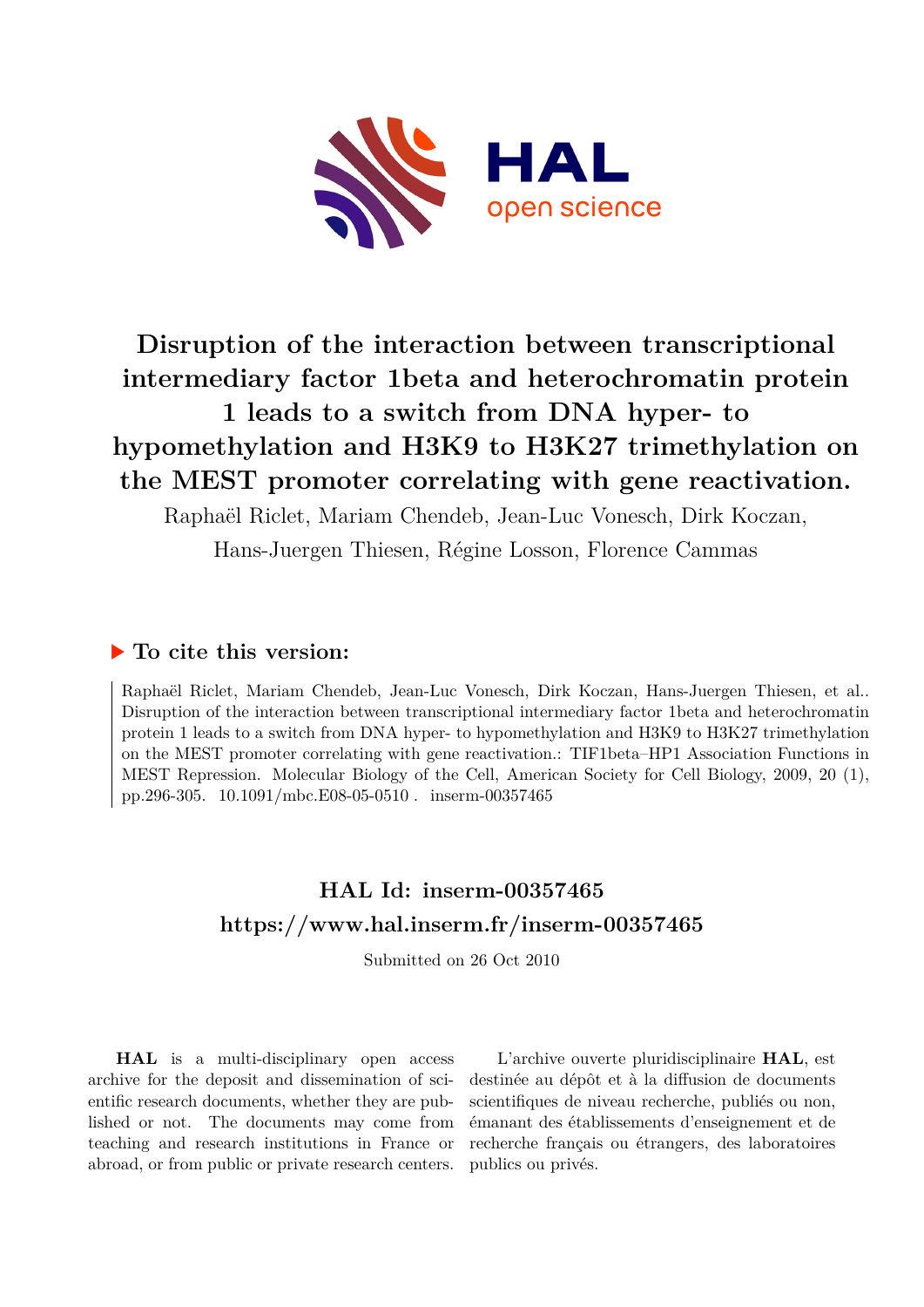# **Disruption of the Interaction between Transcriptional** Intermediary Factor  $1\beta$  and Heterochromatin Protein 1 **Leads to a Switch from DNA Hyper- to Hypomethylation and H3K9 to H3K27 Trimethylation on the** *MEST* **Promoter Correlating with Gene Reactivation**

# **Raphae¨l Riclet,\* Mariam Chendeb,\* Jean-Luc Vonesch,\* Dirk Koczan,† Hans-Juergen Thiesen,† Re´gine Losson,\* and Florence Cammas\***

\*Institut de Génétique et de Biologie Moléculaire et Cellulaire, Centre National de la Recherche Scientifique/ Institut National de la Santé et de la Recherche Médicale/Université Louis Pasteur/Collège de France, 67404 Illkirch-Cedex, France; and <sup>+</sup>Institute for Immunology, Medical Faculty, 18057 Rostock, Germany

Submitted May 22, 2008; Revised September 26, 2008; Accepted October 3, 2008 Monitoring Editor: Wendy Bickmore

**Here, we identified the imprinted mesoderm-specific transcript (***MEST***) gene as an endogenous TIF1 primary target gene and demonstrated that transcriptional intermediary factor (TIF) 1, through its interaction with heterochromatin protein (HP) 1, is essential in establishing and maintaining a local heterochromatin-like structure on** *MEST* **promoter region characterized by H3K9 trimethylation and hypoacetylation, H4K20 trimethylation, DNA hypermethylation, and enrichment in HP1 that correlates with preferential association to foci of pericentromeric heterochromatin and transcriptional repression.** On disruption of the interaction between TIF1 $\beta$  and HP1, TIF1 $\beta$  is released from the promoter region, and **there is a switch from DNA hypermethylation and histone H3K9 trimethylation to DNA hypomethylation and histone H3K27 trimethylation correlating with rapid reactivation of** *MEST* **expression. Interestingly, we provide evidence that the** imprinted *MEST* allele DNA methylation is insensitive to TIF1 $\beta$  loss of function, whereas the nonimprinted allele is **regulated through a distinct TIF1–DNA methylation mechanism.**

# **INTRODUCTION**

Cell functions result from the interpretation of genetic and epigenetic information established by a large cohort of complexes acting at the chromatin level (reviewed in Mellor, 2006). Gene silencing, in particular, plays essential roles during development and cell differentiation that require progressive extinction of pluripotent genes and specific cell lineage genes (reviewed in Rajasekhar and Begemann, 2007). Several histone modifications, believed to establish a "histone code," are thought to be essential in this silencing program; these modifications include H3K9 trimethylation (3meH3K9) and H4K20 trimethylation (3meH4K20), two modifications well known to be associated with heterochromatin structures (Schotta *et al*., 2004; Grewal and Jia, 2007); H3K27 trimethylation (3meH3K27), a mark assumed to be associated with facultative heterochromatin and to be particularly enriched in polycomb response elements (Bracken *et al*., 2006). Moreover, recent studies indicate that different combinations of these and other histone marks can lead to different outputs that are difficult to anticipate considering the complexity of this combinatorial code (reviewed in Hirose,

Address correspondence to: Régine Losson (losson@igbmc.u-strasbg.fr).

2007; Reik, 2007). Another key epigenetic modification is DNA methylation that has well-characterized functions in genomic imprinting, X chromosome inactivation, silencing of tumor suppressor genes, and repression of viral elements (reviewed in Latham *et al*., 2008). It has been predicted that  $\sim$ 6% of CpG islands display tissue- and or developmental stage-specific DNA methylation pattern (Song *et al*., 2005; Weber *et al*., 2007). Although DNA methylation correlates with gene repression, the functional relevance of this level of regulation remains largely to be established in vivo.

Among complexes known to be involved in establishing gene silencing are those containing the transcriptional corepressor, TIF1 $\beta$  (Transcriptional Intermediary factor 1 $\beta$ ), that plays essential roles during early embryonic development and terminal cell differentiation (Cammas *et al*., 2000; 2004). TIF1β (Le Douarin *et al.,* 1996) (also known as KAP-1, Friedman *et al*., 1996; or TRIM28) is the universal corepressor for the Krüppel-associated box domain containing zinc-finger proteins (KRAB-ZFP) family of transcription factors that constitutes the largest family of repressors in mammals (Friedman *et al*., 1996; Kim *et al*., 1996; Moosmann *et al.*, 1996; Abrink *et al.*, 2001). TIF1 $\beta$  is an intrinsic component of two chromatin remodeling and histone deacetylase complexes, N-CoR1 and NuRD (Underhill *et al*., 2000; Schultz *et al*., 2001) and directly interacts with the histone methyltransferase SETDB1, which specifically methylates H3K9 preferentially within euchromatin (Schultz *et al*., 2002). TIF1 $\beta$  also interacts with members of the heterochromatin protein (HP) 1 family through a specific pentapeptide

This article was published online ahead of print in *MBC in Press* (http://www.molbiolcell.org/cgi/doi/10.1091/mbc.E08–05–0510) on October 15, 2008.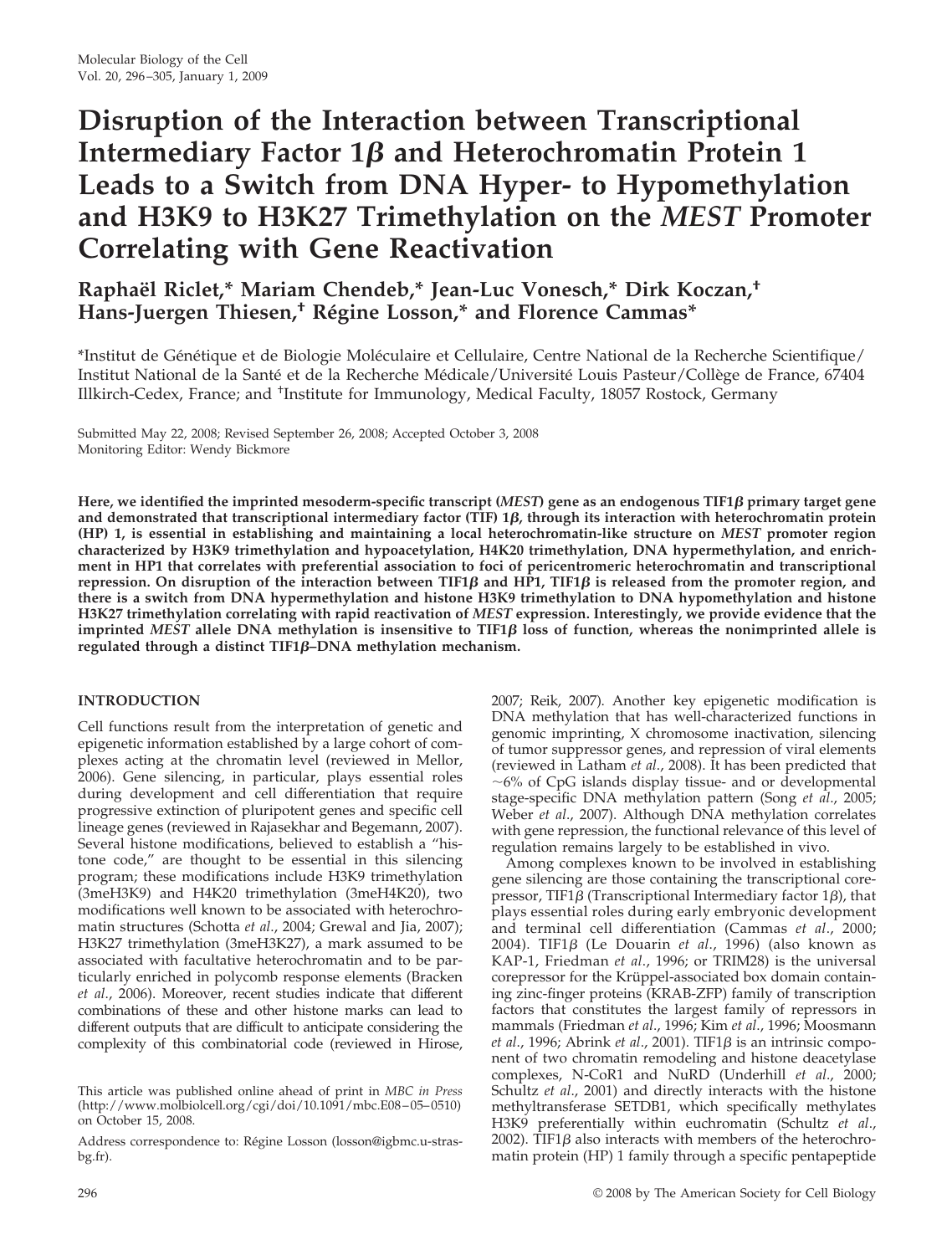PxVxL called HP1box (Le Douarin *et al*., 1996; Nielsen *et al*., 1999; Ryan *et al*., 1999; Thiru *et al*., 2004; Cammas *et al*., 2007). HP1 is a structurally and functionally highly conserved protein with family members found in eukaryotic organisms ranging from *Schizosaccharomyces pombe* to humans (Eissenberg *et al*., 1990; Wang *et al*., 2000). These proteins participate in chromatin packaging and have a well-established function in heterochromatin-mediated silencing (reviewed in Grewal and Jia, 2007). More recent data suggest that HP1 functions are much more diversified than initially assumed. These functions include gene specific silencing (Cryderman *et al*., 2005; Smallwood *et al*., 2007), gene activation (Cryderman *et al*., 2005), and transcriptional elongation (Vakoc *et al*., 2005). Mice and humans have three different HP1 proteins (HP1 $\alpha$ ,  $\beta$ , and  $\gamma$ ) that are associated, although not exclusively, with pericentromeric heterochromatin (Nielsen *et al*., 1999). It is currently speculated that HP1 serves as a bridging protein, connecting histones to nonhistone chromosomal proteins through specific recognition of di- and trimethylated H3K9 by the HP1 chromodomain and association with diverse proteins through their HP1box and HP1 chromoshadow domain (Lomberk *et al*., 2006). We and others have demonstrated previously that the interaction between TIF1 $\beta$  and HP1 is required for 1) TIF1 $\beta$  transcriptional repression activity, which also requires histone deacetylase activity (Nielsen *et al*., 1999; Ryan *et al*., 1999); 2) relocation of TIF1 $\beta$  from euchromatin to heterochromatin that accompanies the retinoic acid (RA)-induced primitive endodermal (PrE) differentiation of mouse embryonal carcinoma F9 cells (Cammas *et al*., 2002) and for 3) progression through F9 cell differentiation into RA plus cAMP-induced parietal endodermal differentiation (Cammas *et al*., 2004). Up to now, the molecular mechanisms underlying TIF1 $\beta$  functions as a corepressor of the KRAB-ZFP have been assessed in reporter systems (Ayyanathan *et al*., 2003; Sripathy *et al*., 2006). In these studies, the authors demonstrated that the artificial recruitment of TIF1 $\beta$  to the promoter region of a reporter gene induces stable silencing through the establishment of a heterochromatin-like structure characterized by trimethylation of the H3K9, DNA methylation, and HP1 recruitment that is maintained for several generations.

In the present study, we identified mesoderm-specific transcript (MEST) as an endogenous TIF1 $\beta$  primary target gene and characterized the influence of the interaction between TIF1 $\beta$  and HP1 on its expression, its chromatin structure, and its nuclear positioning.

### **MATERIALS AND METHODS**

Details on individual plasmid constructs, which were all verified by sequencing, are available upon request.

#### *Antibodies*

Antibodies used in this study were as follows: mouse anti-TIF1 $\beta$  monoclonal antibody (mAb), 1Tb3, raised against recombinant *Escherichia coli* expressed mouse TIF1 $\beta$  (123-834) (Nielsen *et al.*, 1999); rabbit anti-TIF1 $\beta$  polyclonal antibody (pAb), PF64, raised against TIF1 (amino acids 141–155; Cammas *et* al., 2002); mouse anti-FLAG mAb 2FLB11; anti-HP1 $\alpha$  mAb 2HP-2G9; and anti-HP1 mAb 1MOD-1A9; anti-HP1 mAb, 2 Mod-1G6 (Nielsen *et al*., 1999). The antibodies specific for the different histone modifications were purchased from Millipore (Billerica, MA).

#### *Cell Culture*

Wild-type (WT) and mutant F9 cells were grown as monolayers in DMEM (Invitrogen, France) supplemented with 10% fetal calf serum as previously described (Boylan and Gudas, 1991). Cells were counted with a particle counter (Coulter Z2).

#### *Immunoprecipitation and Western Blot Analysis*

Isolation of whole cell extracts from F9 cells and Western blot detection were performed as described previously (Chiba *et al*., 1997; Nielsen *et al*., 1999).

#### *Reverse Transcription-Polymerase Chain Reaction (RT-PCR)*

RNA extraction was performed with TRIzol reagent (Invitrogen). *MEST*<br>cDNA was amplified with AHY249 (5'-GAAATTCAGAAGACGCTGGG-3') and AHN102 (5'-CTCCAAAAACTCTGGATACG-3'); *PEG3* cDNA with BBJ400 (5'-CCTGATCAATGGGTTCCTTG-3') and BBJ401 (5'-CTTCTG-GAAGCCGACATTATG-3); *PEG10* cDNA with BBJ402 (5'-CGAGTGTACT-<br>TATTGGTCCC-3') and BBJ403 (5'-TGACTGTCATCTGGCATTCC-3'); COPG2 cDNA with BBH298 (5'-CTTGCTGTCTCCAACATG-3') and BBH299 (5'-ATTTCGCAAGCAGCTCTC-3'); MEG3 cDNA with BBZ369 (5'-GACT-TCACGCACAACACG-3') and BBZ370 (5'-ACAAGGGCGCTTCCAATC-3'); IGF2R cDNA with BAM406 (5'-CAAAGGGAAGAGCTATGATG-3') and<br>BAM407 (5'-ATCTTCACTTTCATCACACG-3'); and *HPRT* cDNA with QG197 (5'-GTAATGATCAGTCAACGGGGGAC-3') and QG198 (5'-CCAG-CAAGCTTGCAACCTTAACCA-3').

#### *Chromatin Immunoprecipitation (ChIP) Assay*

ChIP assays were performed according to the Millipore protocol with some minor modifications. Cells were cross-linked with 1% formaldehyde for 10 min at 37°C resuspended in lysis buffer (0.1% SDS, 50 mM HEPES, pH 7.9, 140 mM NaCl, 1 mM EDTA, 1% Triton X-100, and 0.1% Na-deoxycholate) at a final concentration of  $12.5 \times 10^6$  cells/500  $\mu$ l, incubated on ice for 10 min, and sonicated to average fragment size of 200–500 base pairs. The clarified solubilized chromatin was diluted fivefold in ChIP dilution buffer (16.7 mM Tris-HCl, pH 8.1, 1.2 mM EDTA, 167 mM NaCl, 0.01% SDS, and 1.1% Triton X-100). Immunoprecipitation was performed with 8 μl of mAb (TIF1β and<br>HP1), 10 μl of pAb (TIF1β), or 3 μl of pAb (histone modifications). The beads were washed sequentially once with low salt buffer (20 mM Tris-HCl, pH 8.1, 2 mM EDTA, 150 mM NaCl, 0.1% SDS, and 1% Triton X-100), high salt buffer (20 mM Tris-HCl, pH 8.1, 2 mM EDTA, 500 mM NaCl, 0.1% SDS, and 1% Triton X-100), LiCl buffer (10 mM Tris-HCl, pH 8.1, 1 mM EDTA, 0.25 M LiCl, 1% NP40, and 1% deoxycholate) and twice with TE buffer (10 mM Tris-HCl, pH 8.0, and 1 mM EDTA). Immunocomplexes were eluted twice with 250  $\mu$ l of elution buffer (1% SDS and 0.1 M Na $\text{HCO}_3$ ) for 15 min at RT. Eluates and input chromatin were heated at 65°C overnight in the presence of 0.2 M NaCl. ChIP DNA were quantified by real-time PCR using the QuantiTect SYBR Green Kit (QIAGEN, Hilden, Germany), and the final results for each sample were normalized to the inputs. PCR reactions were performed in triplicate in a LightCycler (Roche Diagnostics, Mannheim, Germany) with 3  $\mu$ l of ChIP DNA. Primer sequences for the *MEST* promoter were as follows: forward, 5--CAGCAGCTTCTGGCATGTGG-3-' and reverse, 5'-AACCCCAGAT-TCTAGTGAAG-3'; for the region 5' 10 kb upstream of the *MEST* promoter: forward, 5'-TGGTGGCAGATGACTGTTAG-3' and reverse, 5'-GAAGAAT-AGGCAATGCAGTG-3'; for the region 5' 4 kb upstream of the *MEST* pro-<br>moter: forward, 5'-ATCTGCAGTTTTGCCTCAGG-3' and reverse, 5'-AT-GAAGGCACACAGAGATGC-3'; for the region 3' 5 kb downstream of the MEST promoter: forward, 5'-TTTCCTGAGACGCATCGTCC-3' and reverse, 5'-ATAGACTGGCTCATCACCAC-3'; for the *HPRT* promoter: forward, 5'-TTATCTGGGAATCCTCTGGG-3′ and reverse, 5′-AAAGGCAGTTCCG-<br>GAACTCT-3′; and for the major satellites: forward, 5′-GACGACTTGAAAAAT-GACGAAATC-3' and reverse, 5'-CATATTCCAGGTCCTCAGTGTGC-3'.

#### *DNA Fluorescence in Situ Hybridization (FISH)*

Wild-type and mutant F9 cells were grown on gelatin-coated coverslips for 72h washed for 5 min in  $1 \times$  PBS, fixed in 2% paraformaldehyde 10 min at room temperature (RT). Coverslips were treated with 0.1 M Tris-Cl, pH 7.2, for 10 min at RT and washed in  $1\times$  phosphate-buffered saline (PBS) for 5 min. Cells were permeabilized for 10 min at RT with  $1 \times$  PBS, 0.1% Triton X-100, and 0.1% saponin, and then they were incubated in 20% glycerol,  $1 \times$  PBS solution for 20 min. Coverslips were immersed three times in liquid nitrogen and allowed to thaw at RT, washed 5 min in  $1\times$  PBS, and treated with 100  $\mu$ g/ml DNase-free RNase A in 1× PBS for 1 h at 37°C. Coverslips were washed in  $1\times$  PBS for 5 min and then in  $1\times$  PBS, 0.1% Triton X-100, and 0.1% saponin for 30 min at RT. Coverslips were then washed in  $1\times$  PBS, dehydrated by an ethanol series (80, 90, and 100%) for 3 min each, and air-dried. Seven microliters of hybridization cocktail containing 100 ng of dCTP-Cy3 (GE Healthcare, Little Chalfont, Buckinghamshire, United Kingdom)-labeled probe,  $4 \mu$ g of mouse Cot-1 DNA, 1  $\mu$ g of sheared salmon-sperm DNA in 50% formamide,  $2 \times$  SSC, and 10% dextran sulfate was heated at 76°C for 10 min and added to each coverslip. Coverslips were mounted on slides, and DNAprobe and cellular DNA were denatured simultaneously on a hot block at  $75^{\circ}$ C for 3 min and hybridized in a humid atmosphere at  $37^{\circ}$ C for 24 h. On the following day, coverslips were washed once in 50% formamide,  $2\times$  SSC, pH 7.5, for 20 min, three times in  $0.1 \times$  SSC 5 min each at 37°C, once in 0.1% Tween 20,  $4 \times$  SSC for 5 min at 45°C, and finally in  $1 \times$  PBS for 5 min at RT, stained for DNA with Hoechst 33258 at 5  $\mu$ g/ml and mounted in PBS 5% propyl gallate, 80% glycerol. Images acquisition was performed using a Leica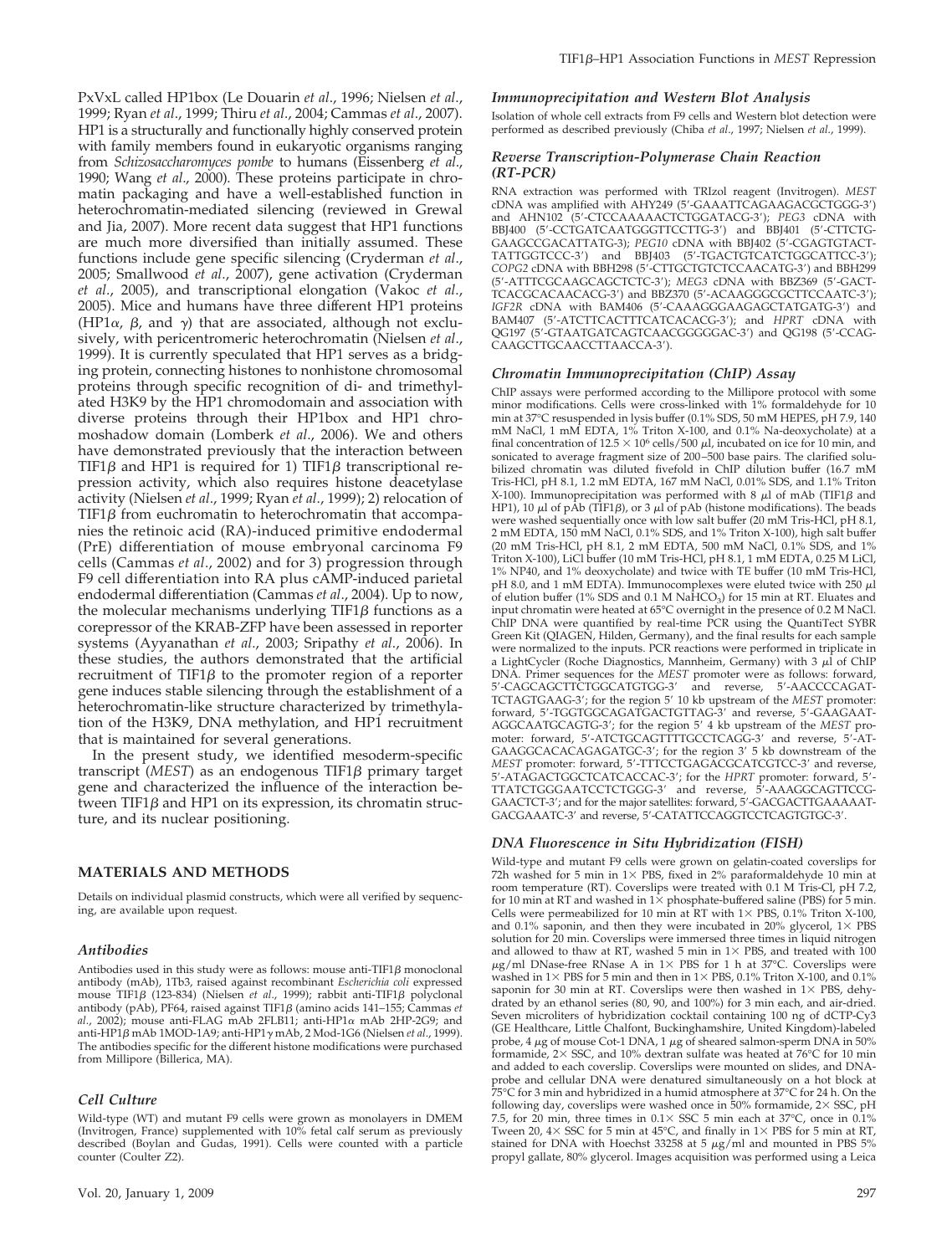

**Figure 1.** MEST is a TIF1β primary target gene. (A) Expression of MEST (PEG1), PEG3, PEG10, MEG3, IGF2R, and COPG2 was assessed in<br>TIF1β<sup>+/-</sup> and TIF1β<sup>HP1box/-</sup> F9 cells by RT-PCR analysis. HPRT was used as a control ho the *MEST* gene with the black boxes representing the exons. The arrow labeled  $+1$  represents the transcription start site described in Lefebvre *et al*. (1997). The different regions amplified for the ChIP analysis are shown. (C and D) RA-inducible expression of *MEST* is independent of TIF1 $\beta$ –HP1 interaction. *TIF1* $\beta^{+/-}$  (C) and *TIF1* $\beta^{HP1box/-}$  (D) cells were treated for 96 h with either ethanol (no) or 1  $\mu$ M all-*trans* RA (RA). *MEST* expression was measured by qRT-PCR and normalized with *HPRT* expression. (Ε) ChIP assay with two anti-TIF1β antibodies (p, PF64 pAb; m, 1TB3 mAb) was performed in WT EC F9 cells. The three positions analyzed on the *MEST* gene are shown in B, and the *HPRT* promoter region was also analyzed. Results are the average of at least three independent experiments. \*p  $< 0.05$  and \*\*p  $< 0.005$ .

TCS-SP5 confocal scanning microscope (Leica Microsystems, Mannheim, Germany) that was equipped with an HCX PLAPO 63× 1.4 oil immersion objective lens. Images of 20–30 serial optical sections, spaced by 0.25  $\mu$ m, were acquired per cell nucleus. Approximately 250 nuclei were analyzed per cell type by using an "in-house" software (TIMT) that calculates the minimal distance though the three dimensions between heterochromatin and the FISH signal. To this end, the distribution of the heterochromatin and euchromatin domains (images recorded at 480 nm) as well as the position of the two FISH signals (images recorded at 570 nm) within the nucleus were first delimited and marked on the projection of all recorded sections by using Photoshop software (Adobe Systems, Mountain View, CA). The distance between the FISH signal and the nearest heterochromatin domain was then searched and measured through the whole image stacks and normalized to the surface area of the nucleus (Hoechst staining). The *MEST* and *HPRT* probes were bacterial artificial chromosome (BAC) RP24-211G11 and BAC RP24-335G16, respectively.

#### *Bisulfite Conversion*

Five micrograms of genomic DNA was digested with EcoRI for 1 h at 37°C, purified, and denatured with 0.3 M NaOH for 10 min at 42°C. DNA was converted by adding a solution containing 0.55 mg of hydroquinine (Sigma Chemie, Deisenhofen, Germany) and 0.202 g of sodium hydrogen sulfite (Aldrich, Germany) at pH 5.05 for 15 h at 54°C. Converted DNA was purified with nucleospin columns (Macherey-Nagel, Düren, Germany) and denatured 10 min at RT with 0.3 M NaOH. DNA fragments were ethanol precipitated in presence of glycoblue (Invitrogen) and cloned in blunt-ended pBluescript.

#### **RESULTS**

#### *Identification of MEST as a TIF1β Primary Target Gene*

To identify TIF1 $\beta$  endogenous target genes, we compared the transcriptome of WT F9 cells with that of the previously described  $TIF1\beta^{HP1box/-}$  F9 cells expressing a mutated TIF1 $\beta$  protein (TIF1 $\beta$ <sup>HP1box</sup>) unable to interact with HP1 (Cammas *et al*., 2004). The *MEST* gene displayed one of the highest -fold induction in mutant cells compared with WT cells (data not shown). To validate this microarray analysis, we performed quantitative (q)RT-PCR analysis with *MEST*specific primers on RNA prepared from  $TIF1\beta^{+/-}$  and *TIF1* $\beta$ <sup>HP1box/-</sup> cells (Figure 1A). *MEST* expression is undetectable in  $TIF1\beta^{+/-}$  cells, whereas it is highly expressed in  $TIF1B^{\text{HP1box}/-}$  cells, confirming the microarray analysis and demonstrating that *MEST* repression requires the interaction between TIF1 $\beta$  and HP1 within F9 EC cells (Figure 1A). *MEST* is an imprinted gene also known as paternally expressed gene 1 (*PEG1*) (Kaneko-Ishino *et al*., 1995). It was therefore important to investigate whether  $TIF1\beta$  could be a specific regulator of imprinted genes. To this end, we analyzed the expression of several imprinted genes (Murphy and Jirtle, 2003) by using our preliminary microarrays analysis. On the 50 imprinted genes spotted on the microarray, 19 (38%) were found to be up-regulated and none downregulated in  $TIF1\beta^{HP1box/-}$  compared with  $TIF1\beta^{+/-}$  cells (with a criteria of a  $>$ 2-fold change with a p value;  $p < 0.05$ ), whereas on the whole 25,785 genes spotted on the microarray, 3580 (14%) and 31 (0.1%) were up- and down-regulated, respectively, in *TIF1* $\beta$ <sup>HP1box/-</sup> compared with *TIF1* $\beta$ <sup>+/-</sup> cells by using the criteria described above (data not shown). The expression of four imprinted genes that was predicted by our preliminary microarray analysis to be either not modified (*PEG3* and *PEG10*) or induced (*IGF2R* and *MEG3*)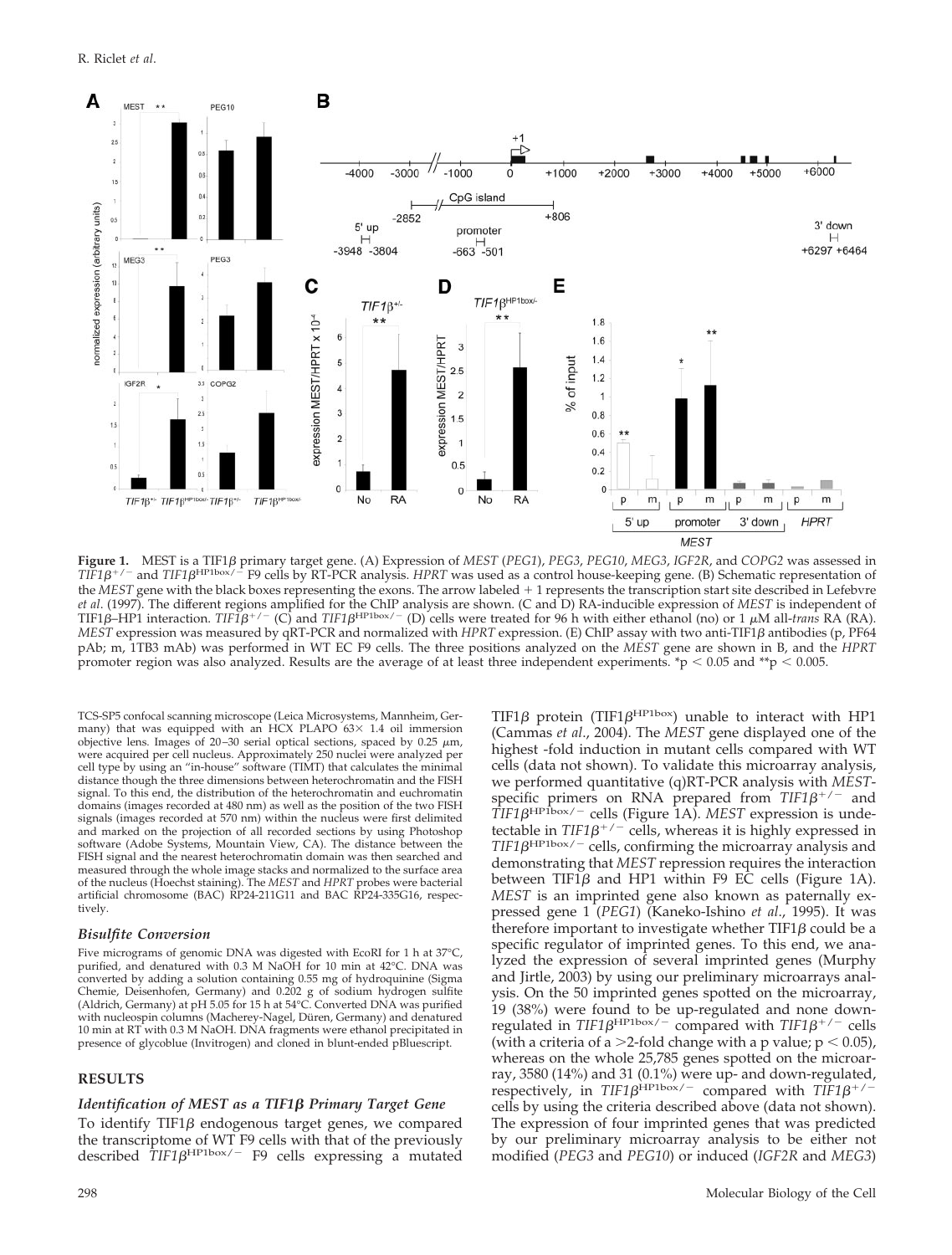

Fi**gure 2.** The interaction between TIF1β and HP1 is essential for TIF1β and HP1 recruitment to MEST promoter. ChIP assays were<br>performed on TIF1β+/<sup>-</sup> cells (black bars; Het) and TIF1β<sup>HP1box/-</sup> cells (white bars; Mut) w  $(B)$ , HP1 $\gamma$  (C), and TIF1 $\beta$  (D). PCR was performed with primers specific to the three *MEST* gene positions described in Figure 1B, the *HPRT* promoter, and the major satellites. \*p < 0.05, \*\*p < 0.005, and \*\*\*p < 0.0005.

in  $TIF1\beta^{HP1box/-}$  compared with  $TIF1\beta^{+/-}$  cells was validated by qRT-PCR (Figure 1A). These results indicate that TIF1 $\beta$  regulates either directly or indirectly the expression of a large number of genes, including a significant proportion of imprinted genes. We also measured the expression of *COPG2* whose 3--untranslated region (UTR) overlaps *MEST* 3--UTR on the mouse chromosome 6 (Lee *et al*., 2000). This gene is expressed at a slightly, although not statistically significant, higher level in  $TIF1\beta^{HP1box}$ <sup>-</sup> compared with  $T\overline{I}F1\beta^{+/-}$  cells, implicating that TIF1 $\beta$ -HP1 is specifically involved in the regulation of *MEST* gene expression within this chromosomal locus (Figure 1A). To assess the regulation of *MEST* gene expression during differentiation,  $TIF1\beta^{+/-}$ and *TIF1* $\beta^{\text{HP1box}/-}$  cells were treated for 4 d with 1  $\mu$ M RA to induce PrE. qRT-PCR analysis shows that *MEST* expression is equivalently induced in both genetic backgrounds and remains  $10^4$  lower in  $TIF1\beta^+/-$  cells than in  $TIF1\beta$ <sup>HP1box/-</sup> cells (Figure 1, C and D). These results indicate that *MEST* expression is inducible during PrE differentiation through a TIF1 $\beta$ -HP1 interaction-independent mechanism. Therefore, *MEST* gene expression regulation was only analyzed in noninduced conditions.

To establish whether  $MEST$  is a direct  $TIF1\beta$  target gene, we performed ChIP in WT F9 cells with two independent TIF1β antibodies, the monoclonal 1TB3 (Nielsen *et al.*, 1999; Figure 1E, m) and the polyclonal PF64 (Cammas *et al*., 2002; Figure 1E, p) followed by real-time PCR. Results are represented as (signal with specific antibodies  $-$  signal with no antibody) normalized with the initial materials (input). TIF1 $\beta$  is significantly enriched on the *MEST* promoter region compared with regions 3.9 kb upstream and 6.3 kb downstream of this *MEST* promoter region as well as to the promoter region of the constitutively active *HPRT* gene (10.5; 17.4- and 12.5-fold, respectively, with the mAb; Figure 1E). These data strongly suggest that, in EC F9 cells, *MEST* is a primary target of  $TIF1\beta$  that maintains repression of this gene via a mechanism requiring its interaction with HP1.

### *The Interaction between TIF1β and HP1 Is Essential for Stable Recruitment of Both TIF1 and HP1 to MEST Promoter*

To investigate the recruitment of HP1 to an endogenous TIF1 $\beta$  target gene, we performed ChIP with antibodies specific of the three HP1 isotypes, HP1 $\alpha$ , HP1 $\beta$ , and HP1 $\gamma$ , in  $TIF1\beta^{+/-}$  F9 cells. All three HP1 isotypes are significantly enriched on the *MEST* promoter region, whereas they are not significantly enriched in the 5' upstream or 3' downstream positions (Figure 2, A–C, Het). None of the HP1 isotypes are significantly recruited to the promoter of the *HPRT* gene, whereas all of them are, as expected, recruited to the constitutive heterochromatic major satellites, confirming that the signals detected on *MEST* promoter correspond to specific recruitment of the three HP1 isotypes (Figure 2, A–C). Furthermore, to determine whether the interaction between TIF1 $\beta$  and HP1 is required for HP1 recruitment to the *MEST* promoter, the same ChIPs were performed in TIF1 $\beta$ <sup>HP1box</sup>/<sup>-</sup> cells. As illustrated on Figure 2, A–C (Mut), no HP1 is significantly detected at any position of the *MEST* gene after ChIP with HP1 $\alpha$ , HP1 $\beta$ , or HP1 $\gamma$  antibodies within  $TIF1\beta^{HP1box/-}$  cells. In contrast, all three HP1 isotypes are still clearly detectable on the major satellites at a level equivalent to that observed in  $TIF1\beta^{+/-}$  cells (Figure 2, A–C). This demonstrates that the interaction between TIF1 $\beta$ and HP1 is essential for specific HP1 recruitment to the *MEST* promoter, whereas it is not involved in the recruit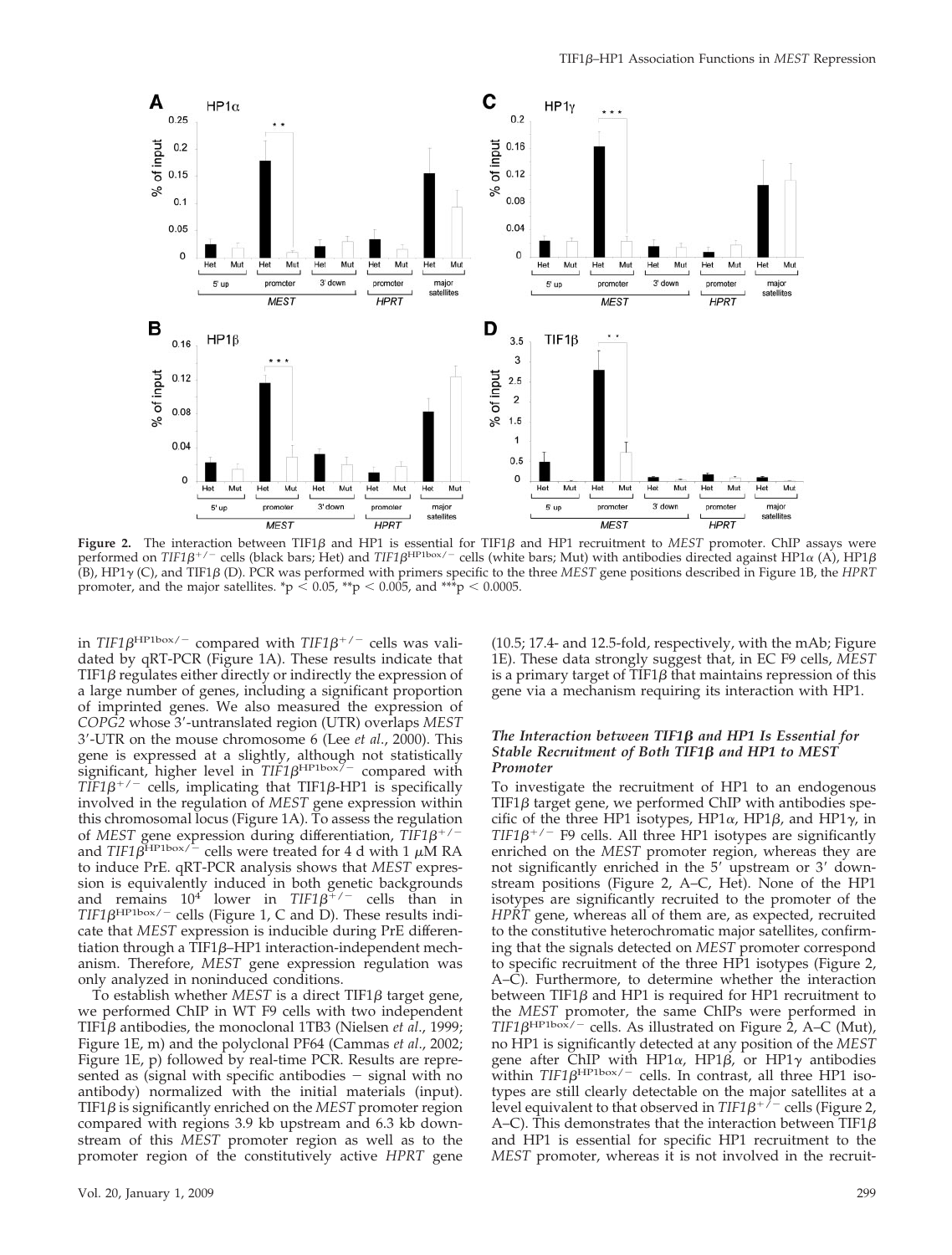ment of these proteins to the constitutive heterochromatic major satellites.

To determine whether the interaction between TIF1 $\beta$  and HP1 is also involved in the recruitment of TIF1 $\beta$  to the *MEST* promoter, ChIPs with the two TIF1 $\beta$  Abs, was performed in  $TIF1\beta^{+/-}$  and  $TIF1\beta^{HP1box/-}$  cells. Surprisingly, TIF1 $\beta^{\text{HP1box}}$  recruitment to *MEST* promoter is drastically decreased compared with the recruitment of TIF1 $\beta$  in  $TIF1\beta^{+/-}$  cells, although it remains significantly above the signal detected on the *HPRT* promoter and on the major satellites sequences (Figure 2D; data not shown). This strongly suggests that the interaction between TIF1 $\beta$  and HP1 is not only essential for the recruitment of HP1 to the  $MEST$  promoter, but also for efficient  $TIF1\beta$  recruitment and/or stabilization to this region. Altogether, these data indicate that TIF1 $\beta$  and HP1 are recruited to *MEST* promoter through a mechanism that requires their mutual interaction to maintain gene repression within F9 EC cells.

# *TIF1, through Its Interaction with HP1, Maintains a Heterochromatin-like Structure on the MEST Promoter*

*MEST* is an imprinted gene that possesses a CpG island in its promoter region (Lefebvre *et al*., 1997; Figure 1B). It was therefore important to assess the DNA methylation status of this *MEST* CpG island in *TIF1* $\beta^{+/-}$  and *TIF1* $\beta^{HP1box/-}$  cells. To this end, we performed bisulfite sequencing and analyzed the methylation status of the *MEST* gene from position  $-455$  base pairs to  $+269$  base pairs comprising 56 CpG dinucleotides. This region of the *MEST* gene is fully methylated on both alleles in *TIF1* $\beta^{+/-}$  cells (Figure 3A). A notable exception to this full methylation pattern is the first position upstream to the transcription start site (at  $-33$  base pairs) that is methylated in only 60% of *MEST* alleles (Figure 3A). In contrast to  $TIF1\beta^{+/-}$  cells, only  $\sim$ 50% of *MEST* alleles are methylated within the CpG island in *TIF1* $\beta$ <sup>HP1box/-</sup> cells (Figure 3A). This loss of *MEST* gene methylation is not a consequence of a general demethylation process within  $TIF1\beta^{HP1\bar{b}ox/-}$  cells, because digest of  $TIF1\beta^{+/}$  and  $TIF1\beta^{HP1box/-}$  genomic DNA by the methylation-sensitive enzyme *Hpa*2 shows the same pattern on agarose gel (data not shown).

To establish the profile of histone modifications induced by TIF1–HP1 recruitment to *MEST* promoter, we performed ChIP with antibodies specific of different histone modifications in  $TIF1\beta^{+/-}$  cells. This analysis reveals that *MEST* promoter is highly enriched in 3meH3K9 and 3meH4K20, two modifications well known to be associated with heterochromatin structures and gene silencing (Figure 3B). Interestingly, 3meH3K9 and to a lesser extent 3meH4K20 specifically spreads up to 4 kb upstream from the promoter region (Figure 3B). These two marks are absent of the promoter region of the actively transcribed *HPRT* gene and highly enriched in the heterochromatic major satellite sequences demonstrating the specificity of the ChIP (Figure 3B). Furthermore, acetylation of H3K9 (AcH3K9), a mark associated with gene expression, is not significantly enriched on *MEST* promoter region of  $TIF1\beta^{+/}$  cells, whereas it is highly enriched on the promoter region of the constitutively transcribed *HPRT* (Figure 3B). As expected, this mark is also absent at the silent heterochromatic major satellites. Last, we analyzed the enrichment in 3meH3K27. 3meH3K27 is not significantly enriched within neither the *MEST* promoter, or the *HPRT* promoter or the heterochromatic major satellite sequences (Figure 3B). It is noteworthy that AcH3K9 and 3meH3K27 are slightly, although significantly, enriched 4 and 10 kb upstream the *MEST* promoter region within  $TIF1\beta^{+/-}$  cells (Figure 3B). To demonstrate

the specific role of TIF1 $\beta$  interaction with HP1 in the maintenance of this chromatin structure, the same ChIP experiments were performed in  $TIF1\beta^{HP1box/-}$  cells. As expected, considering the loss of *MEST* repression in this cell line, 3meH3K9 and 3meH4K20 are lost from the *MEST* gene in TIF1 $\beta^{\text{HP1box}/-}$  cells, with a concomitant enrichment of AcH3K9. More surprisingly, 3meH3K27 becomes highly enriched in the *MEST* promoter region and at 4 kb upstream this region (11.9- and 6-fold, respectively, compared with the signal in  $TIF1\beta^{+/-}$  cells). This phenomenon is specific of the *MEST* promoter and its 4 kb upstream region since none of the histone modifications presented above are significantly altered at 10 kb upstream the *MEST* promoter region nor within the *HPRT* promoter nor the major satellite sequences in *TIF1* $\beta$ <sup>HP1box/ - compared with *TIF1* $\beta$ <sup>+/-</sup> cells. To find out</sup> whether the 3meH3K27 mark that occurs specifically in TIF1 $\beta^{\text{HP1box}-}$  cells displays any preferential association with the methylated or unmethylated *MEST* allele, we performed bisulfite sequencing after a 3meH3K27 ChIP in TIF1 $\beta^{\text{HP1box/-}}$  cells. As illustrated on Figure 3C, 3meH3K27 is exclusively associated with the unmethylated *MEST* allele.

## *MEST Preferentially Associates with Pericentromeric Heterochromatin in a TIF1–HP1 Interaction-dependent Manner*

It has been suggested that nuclear organization and in particular the localization of specific genomic loci close to heterochromatin has important implications for gene silencing (Brown *et al*., 1999). We therefore assessed the localization of the *MEST* gene within  $TIF1\beta^{+/}$  and  $TIF1\beta^{HP1box/-}$  cells by FISH and confocal microscopy. The distance between the spots corresponding to the hybridization of the *MEST* gene to the nearest heterochromatin domain defined as bright spots of Hoechst staining was determined throughout the three dimensions of the nucleus using an in-house (TIMT) software. The distance was normalized by the surface of the nucleus. In both cell lines, three types of nuclei were observed: 1) both *MEST* alleles associated with heterochromatin (2HC), 2) both *MEST* alleles excluded from heterochromatin (2EU), and 3) one *MEST* allele within heterochromatin and one excluded from this compartment  $(1HC + 1EU)$ (Figure 3D). Interestingly, the proportion of the  $(1EU +$ 1HC) and (2EU) populations are significantly different within  $TIF1\beta^{+/--}$  and  $TIF1\beta^{HP1box/-}$  cells lines according to the statistical chi-square test ( $\chi^2$  < 0.01), whereas the (2HC) populations are equivalently represented in both cell lines  $(7.1$  and 10.2% in  $TIF1\beta^{+/ -}$  and  $TIF1\beta^{HP1box/-}$  cells, respectively). The (1EU  $+$  1HC) population represents 46.5% of  $TIF1\beta^{+/}$  cells, whereas it is found in only 24% of *TIF1β*<sup>HP1box/-</sup> cells (Figure 3D). Furthermore 43.3% of  $TIF1B^{+/-}$  cells are (2EU) compared with 68.9% for  $TIF1B^{\text{HP1box}/-}$  cells (Figure 3D). These changes are unlikely to result from a global difference of heterochromatin distribution between the two cell lines because no obvious difference is observed by Hoechst staining. Finally the average distance between the "EU" spots and the nearest heterochromatin domain is equivalent in both genetic backgrounds (0.952 and 0.895  $\mu$ m in *TIF1* $\beta$ <sup>+/-</sup> and *TIF1* $\beta$ <sup>HP1box</sub><sup>7</sup>- cells,</sup> respectively) (Figure 3D). Furthermore, we analyzed the subnuclear localization of the chromosome X-associated gene, *HPRT*, and we found that this gene is euchromatic in  $84.4$  and  $85.9\%$  of  $TIF1\beta^{+/}$  and  $TIF1\beta^{HP1box/-}$  nuclei, respectively (data not shown). These data strongly suggest that the association of TIF1 $\beta$  with HP1 facilitates the anchorage of the *MEST* locus within pericentromeric heterochromatin.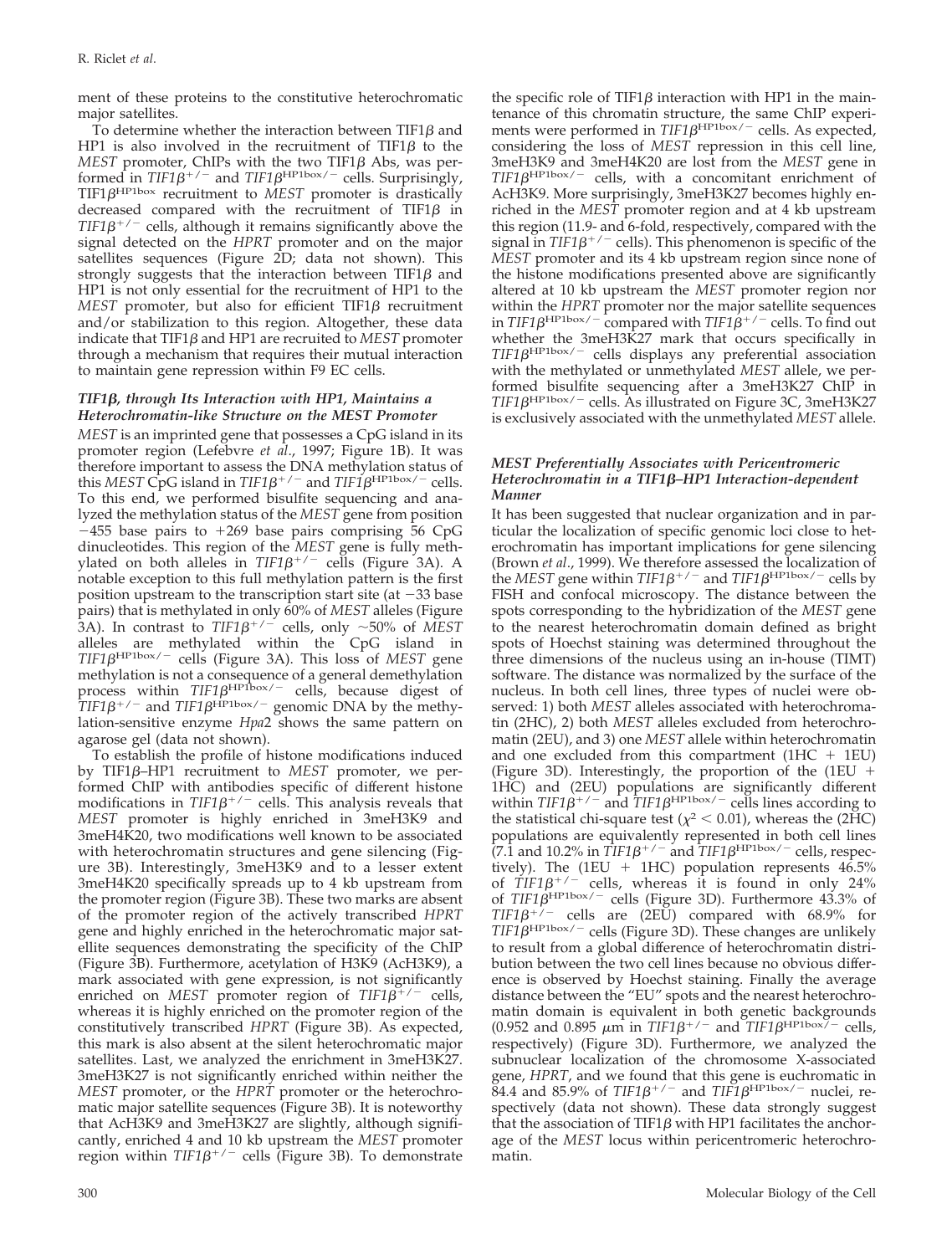

**Figure 3.** TIF1 $\beta$ , through its interaction with HP1, maintains a heterochromatin-like structure on the *MEST* promoter. (A) DNA methylation of the *MEST* CpG island from position -455 base pairs to position 269 base pairs was analyzed in *TIF1* $\beta^{+/-}$  (black square) and *TIF1* $\beta^{HP1bow/}$ F9 cell lines (open triangles) by bisulfite sequencing. (B) The histone modification status of *MEST* promoter and of its surrounding regions, of the *HPRT* promoter and of the major satellite sequences were analyzed by ChIP in nontreated  $TIF1\beta^{+/-}$  (black bars; Het) and *TIF1*HP1box/ F9 cell lines (white bars; Mut). As annotated trimethylation of H3K9 (3meH3K9), H4K20 (3meH4K20), H3K27 (3meH3K27) and acetylation of H3K9 (AcH3K9) were assessed. (C) The DNA methylation status of the *MEST* promoter region associated with 3meH3K27 was assessed by bisulfite sequencing after ChIP with an anti-3meH3K27 pAb in *TIF1B<sup>HP1box/-</sup>* cells. The open circles represent the unmethylated CpG and the black circles the methylated CpG. (D) DNA FISH analysis was performed using a *MEST* gene specific probe in  $TIF1\beta^{+/}$  and *TIF1* $\beta$ <sup>HP1box/-</sup> F9 cell lines (red dots). Pericentromeric heterochromatin was labeled by Hoechst staining and occurs as bright blue spots. Representative cells with two spots within heterochromatin (A and B), one spot within euchromatin and one spot within heterochromatin (C and D) or two spots within euchromatin (E and F) are shown. The percentages represent the analysis of  $>$ 250 cells for each genotype. \*p  $\leq$ 0.05,  $*$ p < 0.005, and  $**$ p < 0.0005.

### *TIF1 Is Permanently Required on MEST Promoter to Maintain Transcriptional Repression*

To address the kinetic of loss of TIF1ß-mediated MEST repression upon disruption of TIF1 $\beta$ –HP1 interaction, we established a cell line allowing hydroxytamoxifen (OHT) inducible disruption of the interaction between these two proteins. This cell line (*TIF1* $\beta$ <sup>L2/HP1box</sup>/*Cre-ER*<sup>T2</sup>) carries 1) one floxed *TIF1* $\beta$  allele (*TIF1* $\beta$ <sup>L2</sup>), 2) the other *TIF1* $\beta$  allele with the HP1box motif mutated by homologous recombination ( $TIF1\beta$ <sup>HP1box</sup>), and 3) an expression vector driving stable expression of the OHT-inducible CreER<sup>T2</sup> recombinase (Indra *et al*., 1999). These cells were treated for different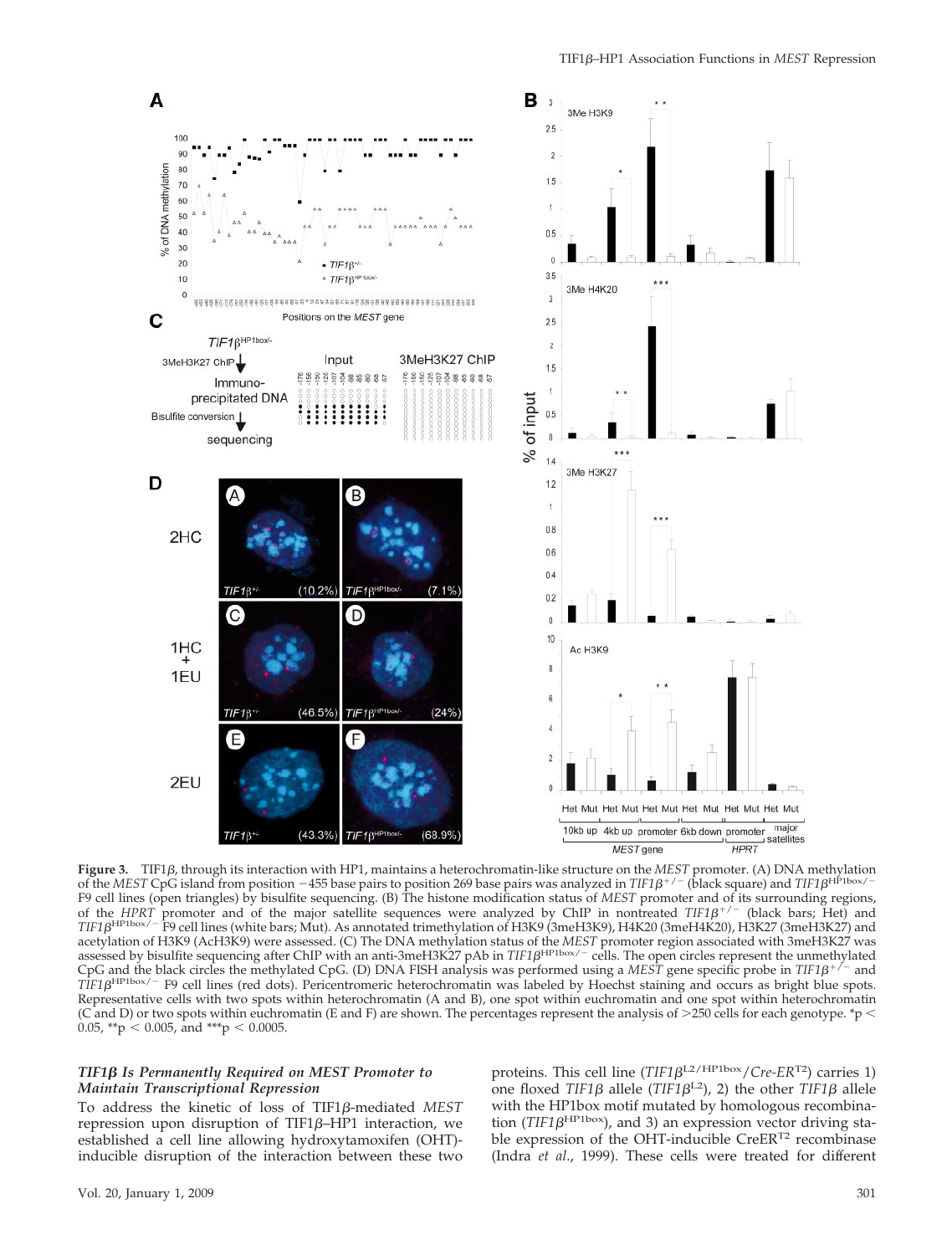

**Figure 4.** TIF1β-HP1 interaction is permanently required to main-<br>tain *MEST* repression. *TIF1β*<sup>L2/HP1box</sup>/*CreER*<sup>T2</sup> cells were treated for the indicated times with  $10^{-7}$  M OHT and collected for RNA and DNA preparations. (A) Cells were genotyped at each time point by PCR as described previously (Cammas *et al*., 2004). (B) *MEST* expression was measured by qRT-PCR at each time and normalized by *HPRT* expression.

times with OHT and collected for genotyping and analysis of *MEST* expression. Excision of the floxed  $TIF1\beta^{L2}$  allele was detectable as early as 12 h of OHT treatment and 48 h of OHT treatment were sufficient to detect *MEST* expression, which was further increased by 122-fold until 9 d of OHT treatment (Figure 4, A and B). It is noteworthy, that, although *MEST* expression increases with time after OHT treatment, it only reaches 10% of the level obtained in  $TIF1\beta^{HP1box/-}$  cells (data not shown). These results indicate that *MEST* repression is rapidly lost upon disruption of the interaction between TIF1 $\beta$  and HP1 and strongly suggest that the interaction between these two proteins is permanently required to maintain *MEST* repression.

# *TIF1 Is Sufficient to Establish the Heterochromatin-like Structure on MEST Gene*

As described above, TIF1 $\beta$ , through its interaction with HP1, is essential to maintain *MEST* repression. A key question that remained to be answered was whether  $TIF1B$  is also involved for the establishment of *MEST* repression. To address this question, we used the previously established cell line *TIF1B*<sup>HP1box/-/rTA-f.TIF1*B* allowing inducible expres-</sup> sion of FLAG-TIF1 $\beta$  (f.TIF1 $\beta$ ) by doxycycline (Dox) treatment within *TIF1β*<sup>HP1box/-</sup> cells (Cammas *et al.*, 2004). f.TIF1 $\beta$  expression was verified by Western using the anti-FLAG mAb in  $TIF1\beta$ <sup>HP1box/-</sup>/*rTA-f.TIF1* $\beta$  cells. As expected, f.TIF1 $\beta$  is expressed only in presence of Dox; however, this does not lead to any significant increase in the total level of TIF1 $\beta$  in these cells, strongly suggesting that f.TIF1 $\beta$ level is very low compared with endogenous  $TIF1\beta$  (Figure 5A). f.TIF1 $\beta$  expression was also verified by immunofluorescence and found to be homogenous in each Dox-treated  $TIF1\beta$ <sup>HP1box/-</sup>/rTA-f.TIF1 $\beta$  cell (data not shown). f.TIF1 $\beta$ recruitment to *MEST* promoter was then assessed by ChIP with the anti-FLAG antibody. As illustrated on Figure 5B,  $f.\text{TIF1}\beta$  is efficiently recruited to *MEST* promoter only in presence of Dox.

*MEST* expression was quantified in presence or absence of Dox treatment. Dox induces a twofold decrease of *MEST* expression compared with nontreated cells (Figure 5C), demonstrating that f.TIF1 $\beta$  is able to partially restore *MEST* repression. This twofold decrease in *MEST* expression was maintained even after 15 passages, strongly suggesting that these cells are refractory to further repression (data not shown), most likely due in part to the low level of f.TIF1 $\beta$ expression. It was then essential to determine whether f.TIF1 $\beta$  could reestablish the heterochromatin-like structure observed in  $TIF1\beta^{+/-}$  cells. To this end, we analyzed specific histone modifications in  $TIF1\beta$ <sup>HP1box/-</sup>/rTA-f.TIF1 $\beta$ cells in presence or absence of Dox treatment. ChIP experiments show that 3meH4K20 and 3meH3K9 are increased by 3.6- and 3.1-fold, respectively, in the promoter region of Dox-treated cells compared with nontreated cells, whereas 3meH3K27 and AcH3K9 are both decreased by 1.7-fold in these same conditions (Figure 5D). Although the amplitude of these changes is relatively limited, they demonstrate that  $f.\overline{TIF1B}$  is able to reestablish to some extent the histone modification profile observed in  $TIF1\beta^{+/-}$  cells. As mentioned above, the level of f.TIF1 $\beta$  is extremely low compared with that of the endogenous protein and might be a limiting factor for detection of DNA methylation by bisulfite sequencing. We therefore analyzed DNA methylation of the  $-176$ - to  $-57$ -bp region upstream the *MEST* transcription start site after immunoprecipitation of Dox-treated  $TIF1B^{\text{HP1box}/-}/rTA$ -*f.TIF1* $\beta$  chromatin with the anti-FLAG mAb. As control, total DNA before ChIP (input) was also analyzed. As shown on Figure  $5E$ ,  $\sim$ 100% of the *MEST* alleles associated with f.TIF1 $\beta$  are methylated, whereas only  $~\sim$ 50% are methylated in the input. This demonstrates that f.TIF1 $\beta$  is able to establish DNA methylation at the *MEST* promoter; however, most likely because of the low level of  $f.\overline{TIF1}\beta$  expression, this rescue is undetectable on total  $TIF1\beta$ <sup>HP1box/-</sup>/rTA-f.TIF1 $\beta$  cell DNA.

## *MEST Proximal Promoter Region Is Highly Methylated in Liver*

It has been suggested that several imprinted loci become aberrantly methylated on both alleles in F9 cells (Yeivin *et al*., 1996). To decipher whether the full methylation of *MEST* observed in our F9 model corresponds to any physiological condition, we tested *MEST* expression in different adult mouse tissues. As shown previously, *MEST* expression is very low in all tissues and in particular in liver in which *MEST* expression is 19-fold lower than in  $TIF1\beta^{HP1box/-}F9$ cells (Figure 6A; data not shown; Lui *et al*., 2008). We analyzed the methylation status of the *MEST* promoter region in adult liver. As illustrated on Figure 6B, bisulfite sequencing analysis shows that the *MEST* promoter region between  $-107$  and  $-57$  bp is methylated on 90% of the alleles. These results strongly suggest that, as in F9 EC cells, *MEST* proximal promoter region is methylated on both alleles.

# **DISCUSSION**

In this study, we identified the *MEST* gene as an endogenous TIF1 $\beta$  primary target gene in embryonal carcinoma F9 cells. We demonstrate that the interaction between TIF1 $\beta$ and HP1 proteins is critical for *MEST* repression, being essential for mutual recruitment and/or stabilization of both proteins on the promoter region. We further show that  $TIF1\beta$ –HP1 interaction is critical for the maintenance and the establishment of a local heterochromatin-like structure characterized by H3K9 trimethylation and hypoacetylation, H4K20 trimethylation, DNA hypermethylation, and enrich-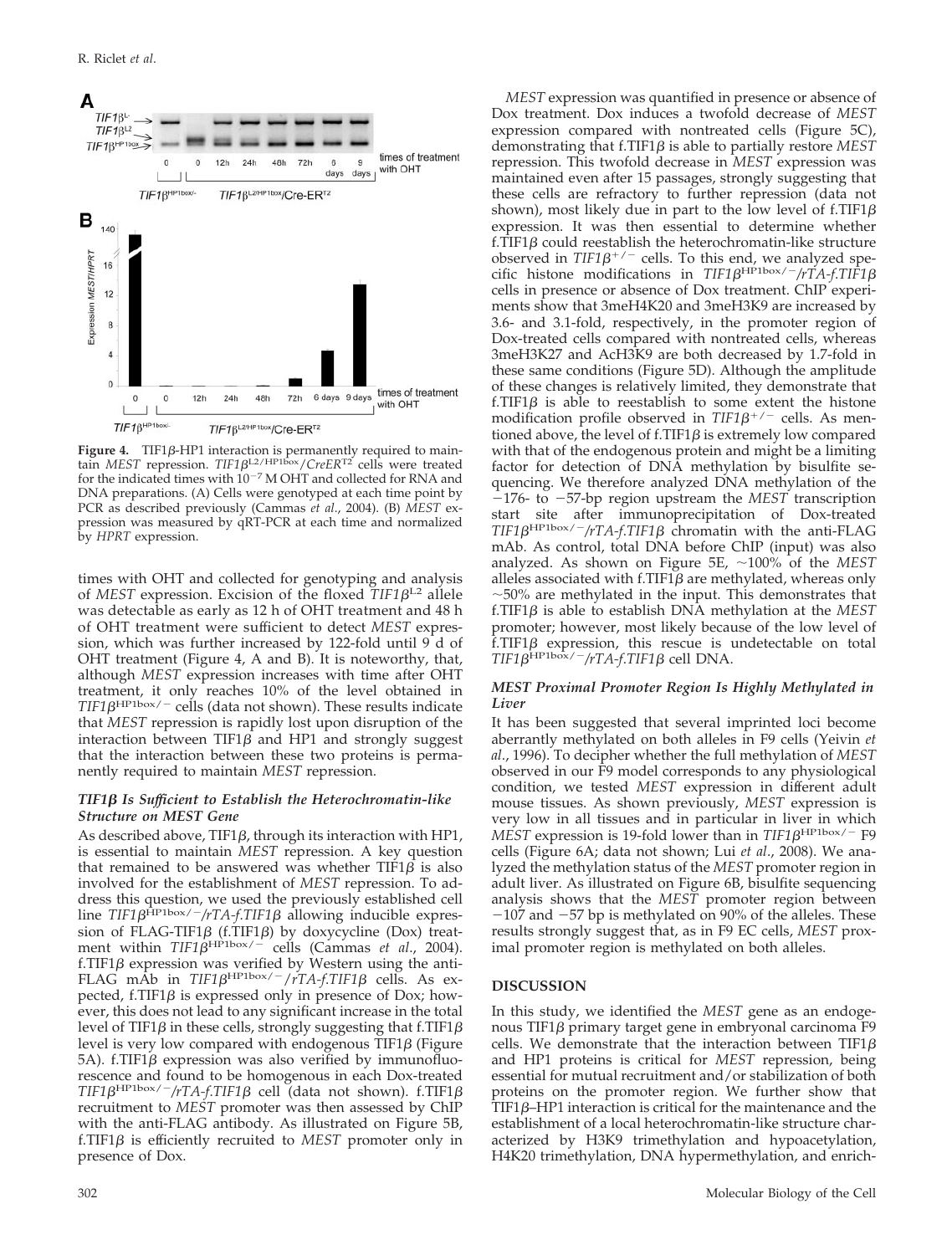

**Figure 5.** Flag-TIF1 $\beta$  expression partially rescues *MEST* repression. (A) Western blot analysis of f.TIF1 $\beta$  expression was performed on  $TIF1\beta^{HP1box/-}/rTA-f.TIF1\beta$  cells treated for the indicated times with Dox by using an anti-FLAG antibody. Total TIF1 $\beta$  expression was also assessed with an anti-TIF1 $\beta$  antibody. Protein loading was controlled with an anti-actin antibody. (B) ChIP using an anti-FLAG antibody was performed on *TIF1* $\beta^{\text{HP1box}/-}/rTA$ -*f.TIF1* $\beta$  cells in absence or presence of Dox. (C) MEST expression was assessed by qRT-PCR in *TIF1* $\beta$ <sup>HP1box/- $\gamma$ *TA-f.TIF1* $\beta$  cells treated or not with Dox and in *TIF1* $\beta$ <sup>+/-</sup> cells. *MEST* expression was normalized with *HPRT*. (D) ChIP with</sup> antibodies of the specified histone modifications were performed on *TIF1* $\beta$ <sup>HP1box/-</sup>/*rTA-f.TIF1* $\beta$  cells in presence or absence of Dox. (E) DNA methylation was assessed by bisulfite sequencing in  $TIF1B^{\text{HP1bow}/-}/TIA+fTIF1B$  after ChIP with an anti-FLAG mAb. The open lozenges represent the analysis of the ChIP genomic DNA and the open squares the input. \*p  $\lt$  0.05 and \*\*p  $\lt$  0.005.

ment in HP1. This structure correlates with a preferential association of the *MEST* gene to foci of pericentromeric heterochromatin and *MEST* repression.

Interestingly, *MEST* is an imprinted gene, and three of our results strongly suggest that  $TIF1\beta$  regulates only one of the two *MEST* alleles: 1) although both alleles are fully methylated in  $TIF1\beta^{+/-}$  EC F9 cells, only 50% of the *MEST* fragments sequenced are methylated in  $TIF1\beta^{HP1box/-}$ , strongly suggesting that only one allele is demethylated upon disruption of the interaction between TIF1 $\beta$  and HP1; 2) only one of the two alleles seems to be significantly associated with pericentromeric heterochromatic foci, a localization that requires the interaction between TIF1 $\beta$  and HP1; and 3) upon disruption of the interaction between TIF1 $\beta$  and HP1, there is a switch from high levels of 3meH3K9 and 3meH4K20 and low level of 3meH3K27 to low levels of 3meH3K9 and 3meH4K20 and high level of 3meH3K27 that is exclusively associated with the demethylated *MEST* allele. These results indicate that the two *MEST* alleles are clearly silenced by two different mechanisms that both rely on DNA methylation, but of which, only one involves the formation of a heterochromatin-like structure and is dependent upon the interaction between TIF1 $\beta$  and HP1. Because 50% of  $MEST$  methylation is refractory to TIF1 $\beta$  loss of function, it is very likely that TIF1 $\beta$  does not regulate the allele of maternal origin that is imprinted but rather the paternal nonimprinted allele. This strongly suggests that the molecular mechanisms of gene repression described in this study apply to both imprinted and nonimprinted genes, a conclusion in line with the large number of imprinted and nonimprinted genes up-regulated upon loss of interaction between

TIF1 $\beta$  and HP1. Very interestingly, we show in liver that the *MEST* proximal promoter region between  $-107$  and  $-57$ base pairs is methylated on 90% of the alleles, which correlates with a very low level of *MEST* expression. This result is in striking contrast with the observation made on the *MEST* distal promoter region ( $-1001$  to  $-792$  bp) that is methylated only on 50% of *MEST* alleles (Lui *et al*., 2008). The different methylation status between these two *MEST* promoter regions strongly suggests that there is a boundary element between –792 and –107 base pairs that inhibits DNA methylation spreading on the nonimprinted allele but not on the imprinted alleles that is methylated, even on the *MEST* distal promoter. Together, these results highlight the existence of different mechanisms of DNA methylation establishment and/or maintenance. The marks that allow the preferential association of TIF1 $\beta$  with the nonimprinted allele and the establishment and/or maintenance of DNA methylation on specific gene area remain to be elucidated, but most likely they involve a complex combinatorial presence of histone modifications on each *MEST* allele. This is the first demonstration that the nonimprinted allele of an imprinted gene is regulated by DNA methylation in vivo.

Concerning the molecular mechanism underlying TIF1 $\beta$ functions as a corepressor, it is interesting to note that, although 3meH3K9 and to a lesser extent 3meH4K20 extend around 4kb upstream the *MEST* transcription start site, HP1 binding is limited to the proximal *MEST* promoter region, indicating that, in contrast to constitutive heterochromatin, HP1 is not spreading to surrounding regions and that 3meH3K9 and 3meH4K20 on their own are not sufficient for HP1 recruitment. This conclusion is in agreement with the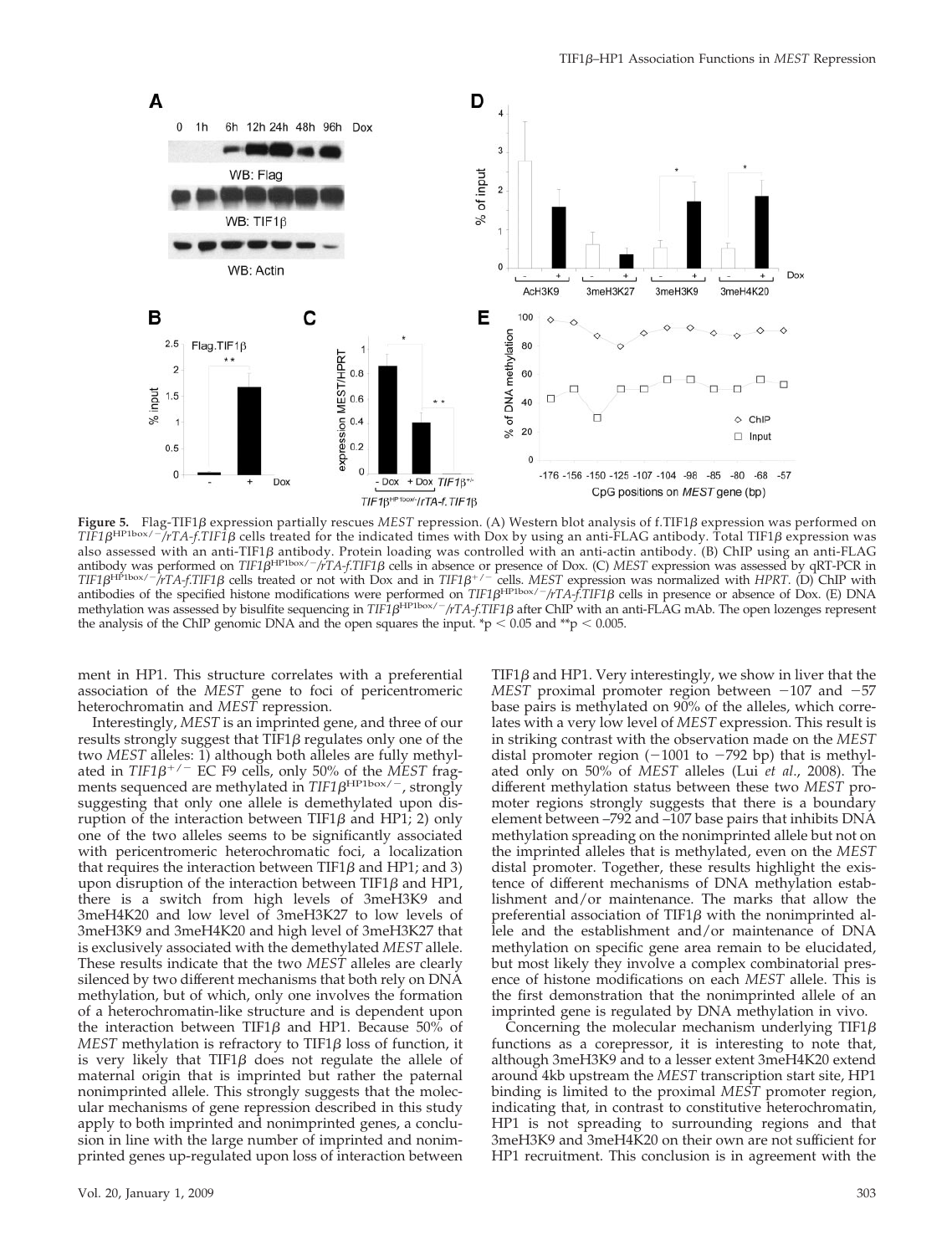

**Figure 6.** MEST proximal promoter region is hypermethylated in liver. (A) qRT-PCR analysis of *MEST* expression in  $TIF1\beta^{+/-}$  and  $TIF1B^{\text{HP1b}}\text{dx}/\text{--}$  F9 cells and adult liver. Results are normalized with *HPRT* expression and shown as arbitrary units. (B) *MEST* proximal promoter region is highly methylated in adult liver. Methylation of the *MEST* promoter region between  $-107$  and  $-57$  base pairs was analyzed by bisulfite sequencing on genomic DNA prepared from three independent adult animal livers. The illustration of a representative experiment on an adult liver is shown. The open circles represent the unmethylated CpG, and the closed circles the methylated CpG.

finding that in heterochromatin, HP1 association to chromatin requires both H3K9 trimethylation and direct association with Suv39H1 (Stewart *et al*., 2005). It is very likely that, here, HP1 chromatin association necessitates both H3K9 trimethylation and direct binding to TIF1 $\beta$ . Furthermore, we find that *MEST* repression is rapidly lost upon disruption of the interaction between TIF1 $\beta$  and HP1 strongly suggesting that this repression requires permanent loading of  $TIF1\beta$  on *MEST* promoter region. This is in contrast with studies using integrated artificial TIF1 $\beta$  target genes, in which the authors concluded that a single pulse of  $TIF1\beta$  expression allowed transgene silencing for several passages (Sripathy *et al*., 2006). These data clearly demonstrates that HP1 loading on *MEST* promoter for repression can rapidly be displaced for gene activation. The loss of HP1 on *MEST* promoter is accompanied by loss of 3meH3K9, 3meH4K20, DNA methylation and a gain of 3meH3K27, demonstrating that all these chromatin modifications are very dynamic and interdependent as previously suggested in other systems (Freitag *et al*., 2004; Smallwood *et al*., 2007; Wu *et al*., 2008). This conclusion is also in line with studies indicating that HP1 distribution within the nucleus is highly dynamic (Cheutin *et al*., 2003) and that DNA methylation is not always as stably established as assumed previously (Kangaspeska *et al.,* 2008; Métivier *et al.,* 2008). It is also intriguing that in most studies 3meH3K27 is associated with gene silencing, whereas in the present study, 3meH3K27 is associated with gene activation in  $TIF1\beta^{HP1box/-}$  cells. This association of 3meH3K27 with gene activation has, however, been observed in some cases and often correlates with loss of DNA methylation, suggesting that 3meH3K27 could be a "default mark" when DNA methylation is lost on genes normally regulated by the formation of a heterochromatin-like structure (Peters *et al*., 2003; Mathieu *et al*., 2005; McGarvey *et al*., 2006; Papp and Müller, 2006).

In conclusion, we have demonstrated that the expression of the imprinted *MEST* gene expression is tightly regulated by a complex interplay of epigenetic modifications and in particular by two distinct DNA methylation-dependent mechanisms of which, only one is dependent upon  $TIF1\beta$ .

#### **ACKNOWLEDGMENTS**

We thank Prof. A.J.L. Clark and Dr. I. Bogdarina, Saint Bartholomew's Hospital, London, United Kingdom, for helpful technical advice for bisulfite sequencing; S. Dumanoir for helpful technical advice for FISH analysis; and B. Jost, D. Dembele, and C. Bole-Feysot for help in the microarray analysis. We thank M. Cerviño for technical assistance; M. Beglin, J.-L., M. Koch, Y. Lutz, P. Kessler, and D. Hentsch for confocal laser scanning microscopy; S. Vicaire and D. Stephan for DNA sequencing; M. Oulad-Abdelghani for antibodies supply; and B. Heller for medium supply. This work was supported by the Centre National de la Recherche Scientifique, the Institut National de la Santé et de la Recherche Médicale, the Agence Nationale de la Recherche (ANR06-BLAN-0377), the Association pour la Recherche sur le Cancer, and the Collège de France. R. R. was supported by a fellowship from the Ministèrede la Recherche et de la Technologie.

### **REFERENCES**

Abrink, M., Ortiz, J. A., Mark, M., Sanchez, C., Looman, C., Hellman, L., Chambon, P., and Losson, R. (2001). Conserved interaction between distinct Kruppel-associated box domains and the transcriptional intermediary factor 1 . Proc. Natl. Acad. Sci. USA *98*, 1422–1426.

Ayyanathan, K., Lechner, M. S., Bell, P., Maul, G. G., Schultz, D. C., Yamada, Y., Tanaka, K., Torigoe, K., and Rauscher, F. J., 3rd (2003). Regulated recruitment of HP1 to a euchromatic gene induces mitotically heritable, epigenetic gene silencing: a mammalian cell culture model of gene variegation. Genes Dev. *17*, 1855–1869.

Boylan, J. F., and Gudas, L. J. (1991). Overexpression of the cellular retinoic acid binding protein-I (CRABP-I) results in a reduction in differentiationspecific gene expression in F9 teratocarcinoma cells. J. Cell Biol. *112*, 965–979.

Bracken, A. P., Dietrich, N., Pasini, D., Hansen, K. H., and Helin, K. (2006). Genome-wide mapping of Polycomb target genes unravels their roles in cell fate transitions. Genes Dev. *20*, 1123–1136.

Brown, K. E., Baxter, J., Graf, D., Merkenschlager, M., and Fisher, A. G. (1999). Dynamic repositioning of genes in the nucleus of lymphocytes preparing for cell division. Mol. Cell *3*, 207–217.

Cammas, F., Mark, M., Dollé, P., Dierich, A., Chambon, P., and Losson, R. (2000). Mice lacking the transcriptional corepressor TIF1 $\beta$  are defective in early postimplantation development. Development *127*, 2955–2963.

Cammas, F., Oulad-Abdelghani, M., Vonesch, J.-L., Chambon, P., and Losson, R. (2002). Cell differentiation induces TIF1 $\beta$ association with centromeric heterochromatin through HP1 interaction. J. Cell Sci. *115*, 3439–3448.

Cammas, F., Herzog, M., Lerouge, T., Chambon, P., and Losson, R. (2004). Association of the transcriptional corepressor TIF1 $\beta$  with Heterochromatin Protein 1 (HP1): an essential role for progression through differentiation. Genes Dev. *18*, 2147–2160.

Cammas, F., Janoshazi, A., Lerouge, T., and Losson, R. (2007). HP1 Dynamic and selective interactions of the transcriptional corepressor TIF1 beta with the heterochromatin protein HP1 isotypes during cell differentiation. Differentiation *7*, 627–637.

Cheutin, T., McNairn, A. J., Jenuwein, T., Gilbert, D. M., Singh, P. B., and Misteli, T. (2003). Maintenance of stable heterochromatin domains by dynamic HP1 binding. Science *299*, 721–725.

Chiba, H., Clifford, J., Metzger, D., and Chambon, P. (1997). Specific and redundant functions of retinoid X receptor/retinoic acid receptor heterodimers in differentiation, proliferation, and apoptosis of F9 embryonal carcinoma cells. Cell Biol. *139*, 735–747.

Cryderman, D. E., Grade, S. K., Li, Y., Fanti, L., Pimpinelli, S., and Wallrath, L. L. (2005). Role of *Drosophila* HP1 in euchromatic gene expression. Dev. Dyn. *232*, 767–774.

Eissenberg, J. C., James, T. C., Foster-Hartnett, D. M., Hartnett, T., Ngan, V., and Elgin, S. C. (1990). Mutation in a heterochromatin-specific chromosomal protein is associated with suppression of position-effect variegation in *Drosophila melanogaster*. Proc. Natl. Acad. Sci. USA *87*, 9923–9927.